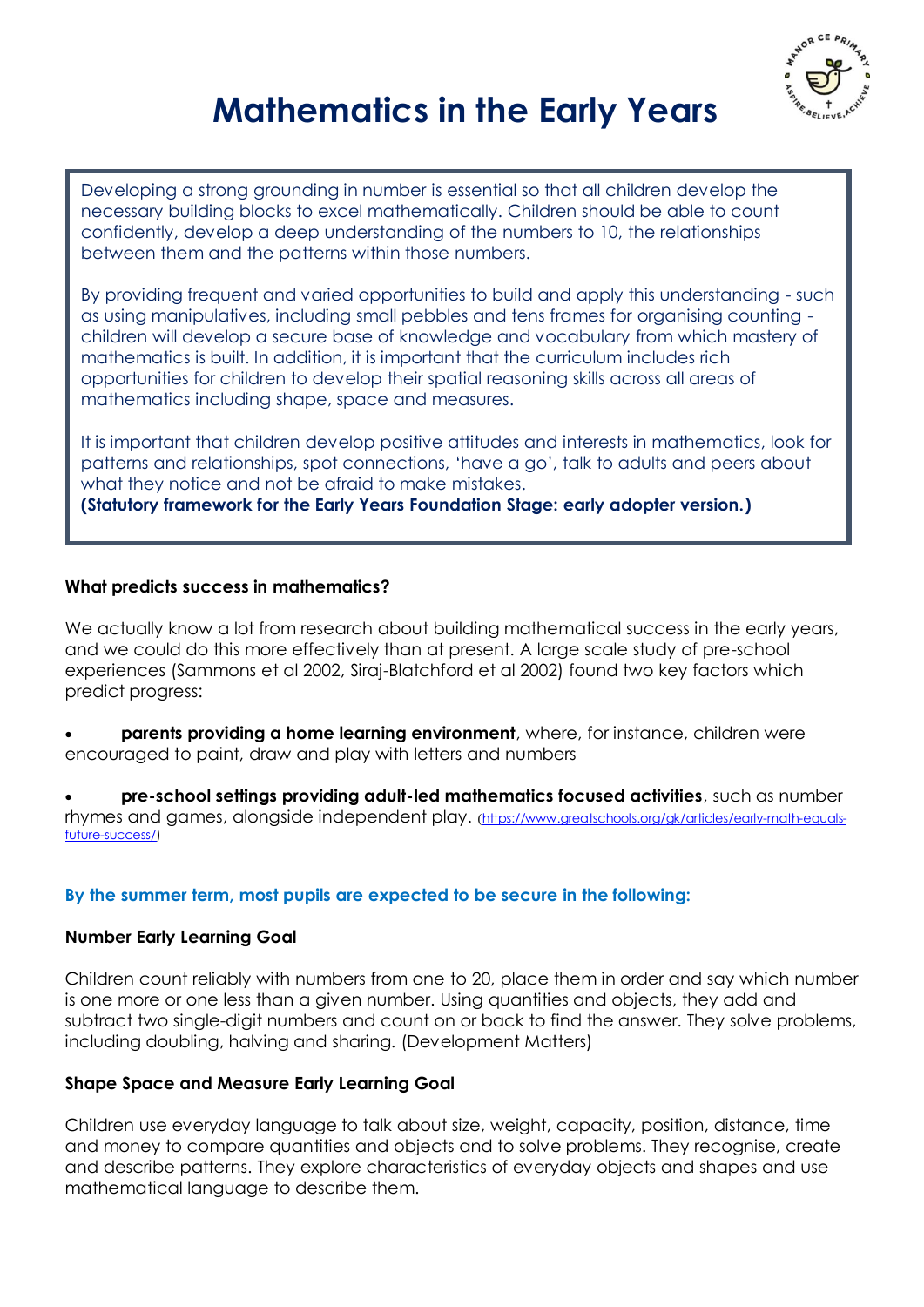# **Maths termly objectives for Reception**

| Autumn Term                                                                                                                                |                                                                                                    |
|--------------------------------------------------------------------------------------------------------------------------------------------|----------------------------------------------------------------------------------------------------|
| Number:                                                                                                                                    | Recite numbers up to 6 in order accurately.                                                        |
|                                                                                                                                            | Recite numbers backwards from 6 accurately.                                                        |
|                                                                                                                                            | Identify numerals from 0-6.                                                                        |
|                                                                                                                                            | Write numerals 0-6                                                                                 |
|                                                                                                                                            | Identify dice patterns (0-6).                                                                      |
|                                                                                                                                            | Order and compare numbers 1-6                                                                      |
|                                                                                                                                            | Count a set of objects accurately (0-6)                                                            |
|                                                                                                                                            | Understand that numbers represent the amount of objects in a set (physical, pictorial, things that |
|                                                                                                                                            | cannot be seen - steps/claps etc).                                                                 |
|                                                                                                                                            | Partition numbers 1-6 in different ways.                                                           |
| (Biggest part of this term is getting a real feel for the numbers 0-6 but hard to put that as an objective but must be<br>the main focus)  |                                                                                                    |
| SSM:                                                                                                                                       | Compare length (by physical/visual comparison)                                                     |
|                                                                                                                                            | Compare weight (by physical comparison)                                                            |
|                                                                                                                                            |                                                                                                    |
| Spring Term:                                                                                                                               |                                                                                                    |
| All of the above plus:                                                                                                                     |                                                                                                    |
| Number:                                                                                                                                    | Write numerals to 10.                                                                              |
|                                                                                                                                            | Recite numbers to 15 in order accurately.                                                          |
|                                                                                                                                            | Count a smaller set of objects from a bigger set of objects.                                       |
|                                                                                                                                            | Combine two sets of objects to make a larger amount (practical objects)                            |
|                                                                                                                                            | Removing some objects to make a smaller amount.                                                    |
|                                                                                                                                            | Write numerals 6-15.                                                                               |
|                                                                                                                                            | Order and compare numbers from 0-15.                                                               |
|                                                                                                                                            | Partition numbers 6-10 in different ways.                                                          |
|                                                                                                                                            |                                                                                                    |
| (Biggest part of this term is getting a real feel for the numbers 6-10 but hard to put that as an objective but must<br>be the main focus) |                                                                                                    |
| SSM:                                                                                                                                       | No new statements this term.                                                                       |
| Summer Term:                                                                                                                               |                                                                                                    |
| All of the above plus:                                                                                                                     |                                                                                                    |
| Number:                                                                                                                                    | Write numerals 16-20                                                                               |
|                                                                                                                                            | Recite numbers to 20 in order accurately.                                                          |
|                                                                                                                                            | Order and compare numbers from 0-20.                                                               |
|                                                                                                                                            | Use language of addition and subtraction (more, less, all together, take away, bigger, smaller)    |
|                                                                                                                                            | Begin to make marks and numbers independently to record their maths work.                          |
|                                                                                                                                            | Count on (rather than recounting)                                                                  |
|                                                                                                                                            | Understand what doubling means (two lots of the same amount)                                       |
|                                                                                                                                            | Understanding halving means (sharing between two equally)                                          |
|                                                                                                                                            | Solve doubling problems practically.                                                               |
|                                                                                                                                            | Solve halving problems practically.                                                                |
|                                                                                                                                            | Estimate sets of objects (0-10 objects)                                                            |
|                                                                                                                                            |                                                                                                    |
| SSM:                                                                                                                                       | Talk about money.                                                                                  |
|                                                                                                                                            | Describe patterns and shapes.                                                                      |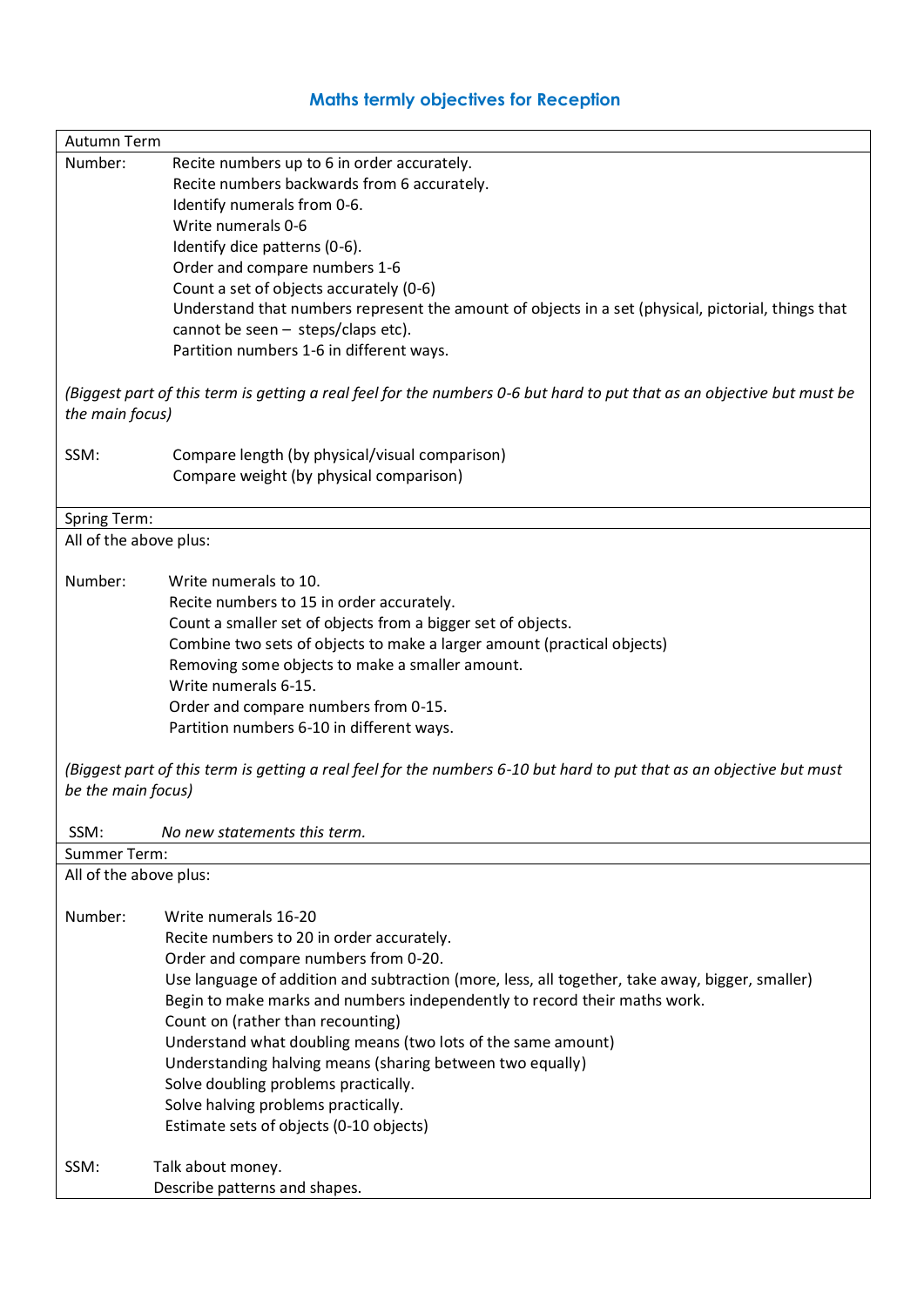# [For further information, please click here to see our Maths handbook.](https://www.themanorcofeprimary.org.uk/maths)

## **The manipulatives we use in Reception range from**

Everyday objects



to using specific mathematical resources to help a child develop their maths skills:

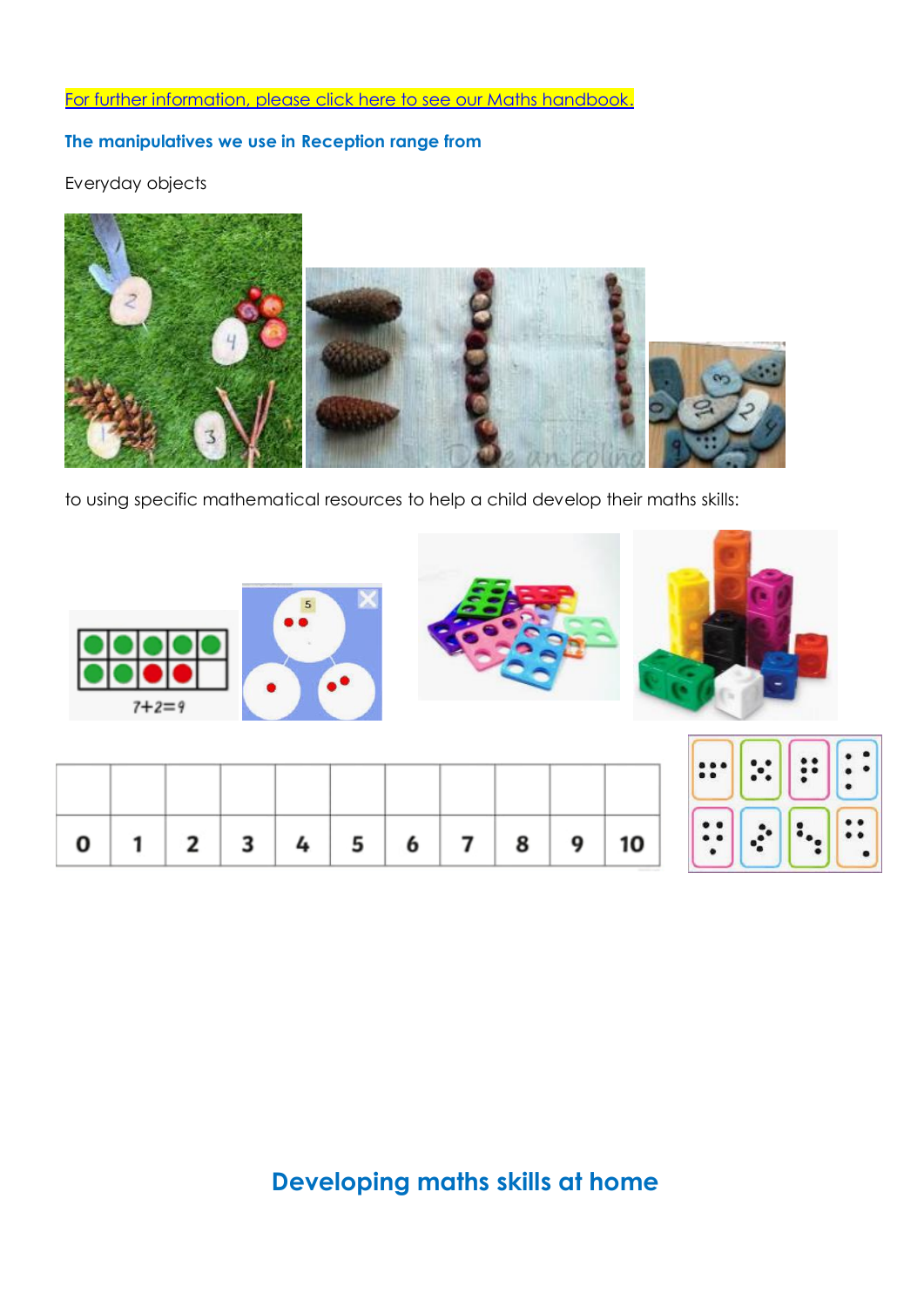

#### **Outside**

- Recognising bus numbers
- Number plate hunt. Who can find a 7? Add the numbers up.
- Comparing door numbers
- Counting how many lampposts on the way to school?

## **Doing the washing**

- Counting in 2s matching shoes, socks, pairs of items
- Sorting by colour and size.
- Find four shoes that are different sizes. Can you put them in order?
- Which items are longer? Shorter?





#### **Time**

- What day is it yesterday, today, tomorrow?
- Use timers, phones and clocks to measure short periods of time.
- Count down 10/ 20 seconds to get to the table/ into bed etc.
- Recognising numbers on the clock. If you cover a number, what number was missing?

#### **Food!**

- Can you cut your toast into 4 pieces? Can you cut it into triangles?
- Setting the table. Counting the right number of plates etc. How many more do we need?
- Can you make shapes/ patterns out of the knives and forks. Can you put them in the right place in the drawers?
- Helping with the cooking by measuring and counting ingredients.
- Setting the timer.
- Positional language at dinner time: what is on the rice, where are the carrots etc?

#### **Going shopping**

- Reading price tags
- Counting items into the basket
- Finding and counting coins
- Comparing weights which is heavier

#### **Measuring**

- Are you taller than a …?
- Marking height on the wall.
- Cut hand shapes out of paper. How many hands long is the couch? How long is the table? Which is longer?
- Who has the biggest hands in our family?
- How many steps from the gate to the front door?

#### **Shapes**